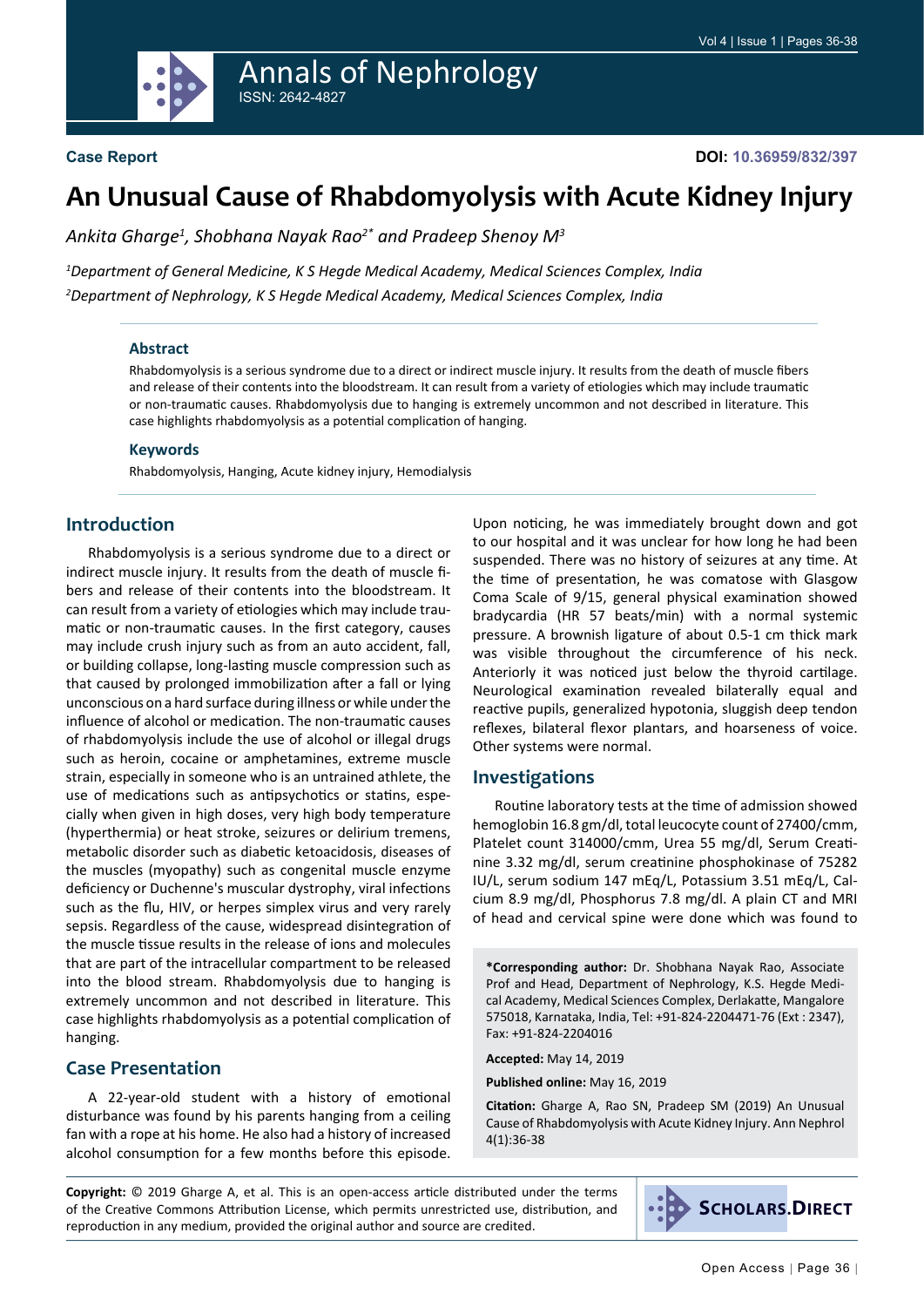be normal. The patient was admitted to the intensive care unit, diagnosed to have hypoxic ischaemic encephalopathy secondary to hanging and was treated conservatively with intravenous fluids and the application of a hard cervical collar. The patient responded to this therapy and his sensorium improved steadily. Despite maintaining a good urine output, serial renal function tests deteriorated, with serum levels of urea being 124.9 and creatinine as 6.03, peaking respectively, and CPK levels being 88201. Liver function tests revealed AST of 203 IU/L and AST of 64 IU/L and patient was diagnosed to have Acute Kidney Injury probably due to Rhabdomyolysis secondary to hypoxia. The patient has been treated with intravenous fluid initially and Hemodialysis and was also evaluated for drug toxicity including a screening drug panel for barbiturates, opioids and alcohol and results were negative. We did not have facilities for assessment of other offending drugs. The patient regained full consciousness in the hospital after 24 hours and continued to have fluctuating urine output and received a total of 6 sessions of Hemodialysis in which the functions of kidney showed a gradual recovery and could be taken off dialysis. And then the patient has been discharged from the hospital with a serum creatinine of 1.7 mg/dl. At present the patient continues to be on regular check-up and has been undergone for evaluation of any psychological issues by the psychiatry team with appropriate counseling.

## **Discussion**

Hypoxia is well recognized cause of rhabdomyolysis and prolonged failure of oxygenation can result in widespread muscle fiber dissolution resulting in rhabdomyolysis. This has been reported in varied conditions that cause hypoxia such as near drowning [[1\]](#page-2-0) status asthmaticus [\[2](#page-2-1)], carbon monoxide poisoning [[3\]](#page-2-2) etc. While the exact mechanism of rhabdomyolysis in hanging is unclear, it is presumed that a state of hypoxia and the rigid posturing may lead to muscle breakdown. Our patient did not have any noticeable seizures and had not suffered a cardiac arrest, though we cannot exclude seizures as a possible cause of rhabdomyolysis. Levels of serum creatinine phosphokinase were more than 10 times the upper limit and this has been often used a marker of the severity of muscle injury [\[4](#page-2-3)]. Urinary myoglobin is an unreliable marker due to the fact that it is rapidly cleared by hepatic metabolism [[5\]](#page-2-4).

Acute renal failure is the most common cause of rhabdomyolysis and occurs in up to 33% of patients [\[6](#page-2-5)]. The pathophysiology of kidney injury is depicted in [Figure 1](#page-1-0). Crush injury with rhabdomyolysis has been described in detail by Viswevaran, et al. [[6](#page-2-5)]. Once rhabdomyolysis has set in, then treatment is directed towards preventing the precipitation of myoglobin within the renal tubules and maintaining an adequate urine output of 150-300 ml/hr [[7\]](#page-2-6), alkalinisation of urine [\[8](#page-2-7)] to a pH beyond 6.5 to prevent dissociation of ferrihemate moiety responsible for free radical generation and use of mannitol and loop diuretics judiciously [\[9\]](#page-2-8). Use of large volumes of fluid as an effective preventive measure was documented in the crush induced rhabdomyolysis in the 2000 Marmara earthquake [[10\]](#page-2-9).

Hanging as a cause of rhabdomyolysis in a survivor is so uncommonly reported and we could find only one other similar case in medical literature [\[10\]](#page-2-9). Reverse hanging (also called Palestinian hanging) has been reported to be cause though this is more used as a torture technique [[11\]](#page-2-10). We report this

<span id="page-1-0"></span>